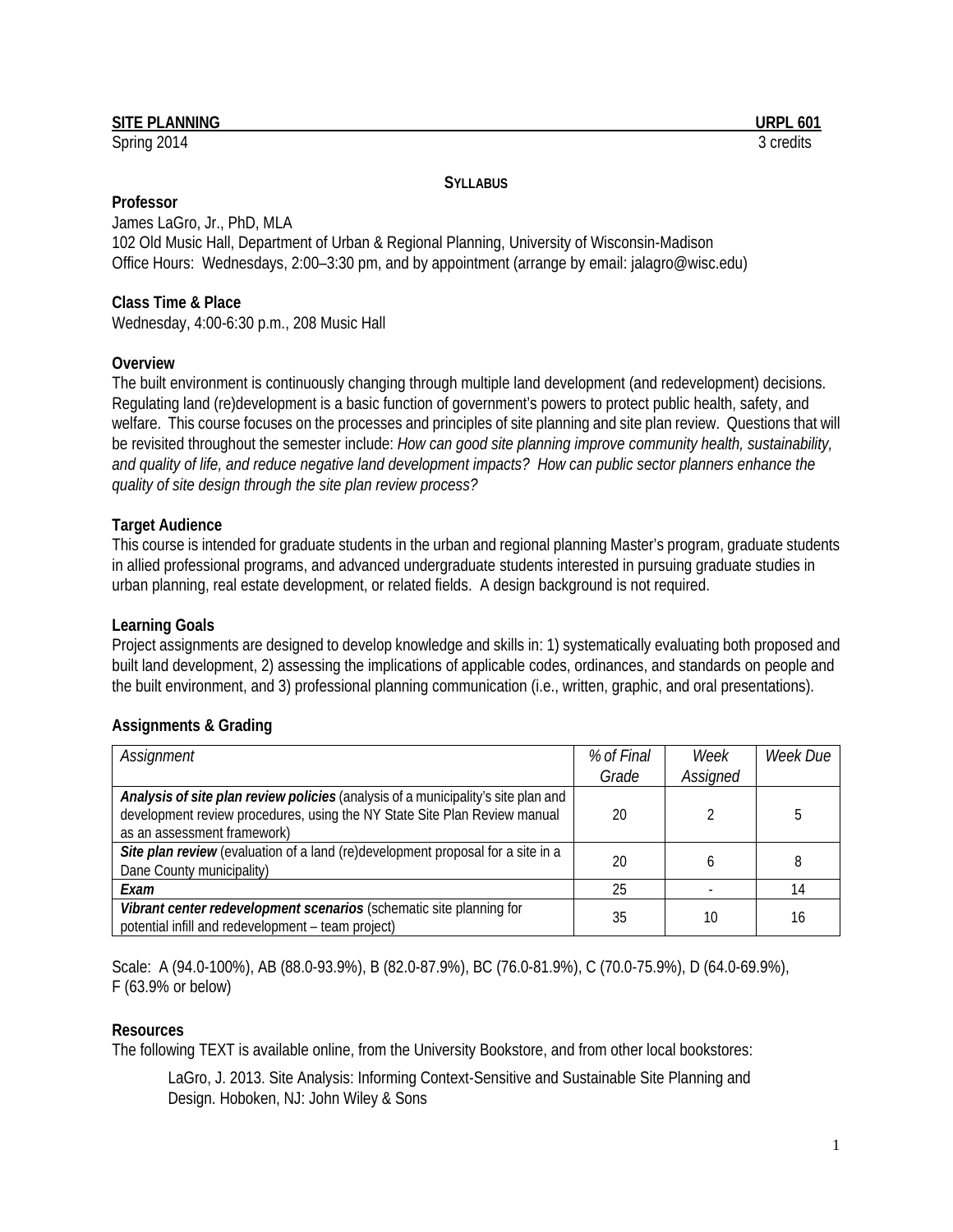Additional reading materials will be posted as PDFs on the URPL 601 website. Please read the materials before the class for which the readings are assigned.

## **Websites**

Lectures, assignments, and supplementary readings are posted on the URPL 601 website (accessible at [https://learnuw.wisc.edu/\)](https://learnuw.wisc.edu/). An excellent source of news and diverse opinions on the design of the built environment is *Planetizen* – the Urban Planning, Design and Development Network (*[www.planetizen.com\)](http://www.planetizen.com/).* Another excellent resource is: [http://www.smartgrowthamerica.org](http://www.smartgrowthamerica.org/)

### **Schedule**

| Week           | Date | <b>Topics</b>                                                                                      | Reading/Viewing                                                                                                                                                                                                                                         | <b>Activities</b>                                                                                                         |
|----------------|------|----------------------------------------------------------------------------------------------------|---------------------------------------------------------------------------------------------------------------------------------------------------------------------------------------------------------------------------------------------------------|---------------------------------------------------------------------------------------------------------------------------|
| 1              | 1/22 | Site Planning                                                                                      | TEXT - Ch 1: Shaping the built<br>environment (3-27)<br>Johnson - Site Planning for Planners<br>$(31-56)$<br>View videos (on your own):<br>http://www.smartgrowthamerica.org/locus/v<br>ideo                                                            | Skills & Interests Survey<br>Introductions:<br>Course Overview<br>Review of professional<br>certification/licensing exams |
| $\overline{2}$ | 1/29 | Converging<br>paradigms: smart<br>growth, healthy cities,<br>place-making,<br>sustainability, etc. | NYS Department of State - Site Plan<br>Review manual (1-25)<br>Sanford and Farley - Review of Site and<br>Development Plans (3-14)                                                                                                                      | Lecture<br>Project 1: Analysis of site<br>plan review policies<br>(assigned)                                              |
| 3              | 2/5  | Process: Site<br>Selection / Project<br>Programming                                                | TEXT - Ch 2: Site selection and<br>programming (31-70)<br>TEXT – Appendix A: Mapping and graphics<br>$(323 - 332)$                                                                                                                                      | Lecture<br>In-class exercise                                                                                              |
| 4              | 2/12 | Process: Site<br>Assessment<br>(biophysical factors)                                               | TEXT - Ch 3: Assessing the site's<br>physiographic context (71-111); Ch 4:<br>Assessing the site's biological context<br>$(112-134)$<br>Strom et al. - Grading Plan Graphics<br>$(77-80)$<br>Lehigh Valley Planning Commission -<br>Steep Slopes (1-25) | Lecture<br>In-class exercise                                                                                              |
| 5              | 2/19 | Process: Site<br>Assessment<br>(cultural & legal<br>factors)                                       | TEXT – Ch 5: Assessing the site's land use,<br>infrastructure, and regulatory context<br>(135-166); Ch 6: Assessing the site's<br>cultural and historic contexts (167-203)<br>Eastman - Going Hybrid - zoning code                                      | Project 1: Analysis of site<br>plan review policies (due)<br><b>Class presentations</b>                                   |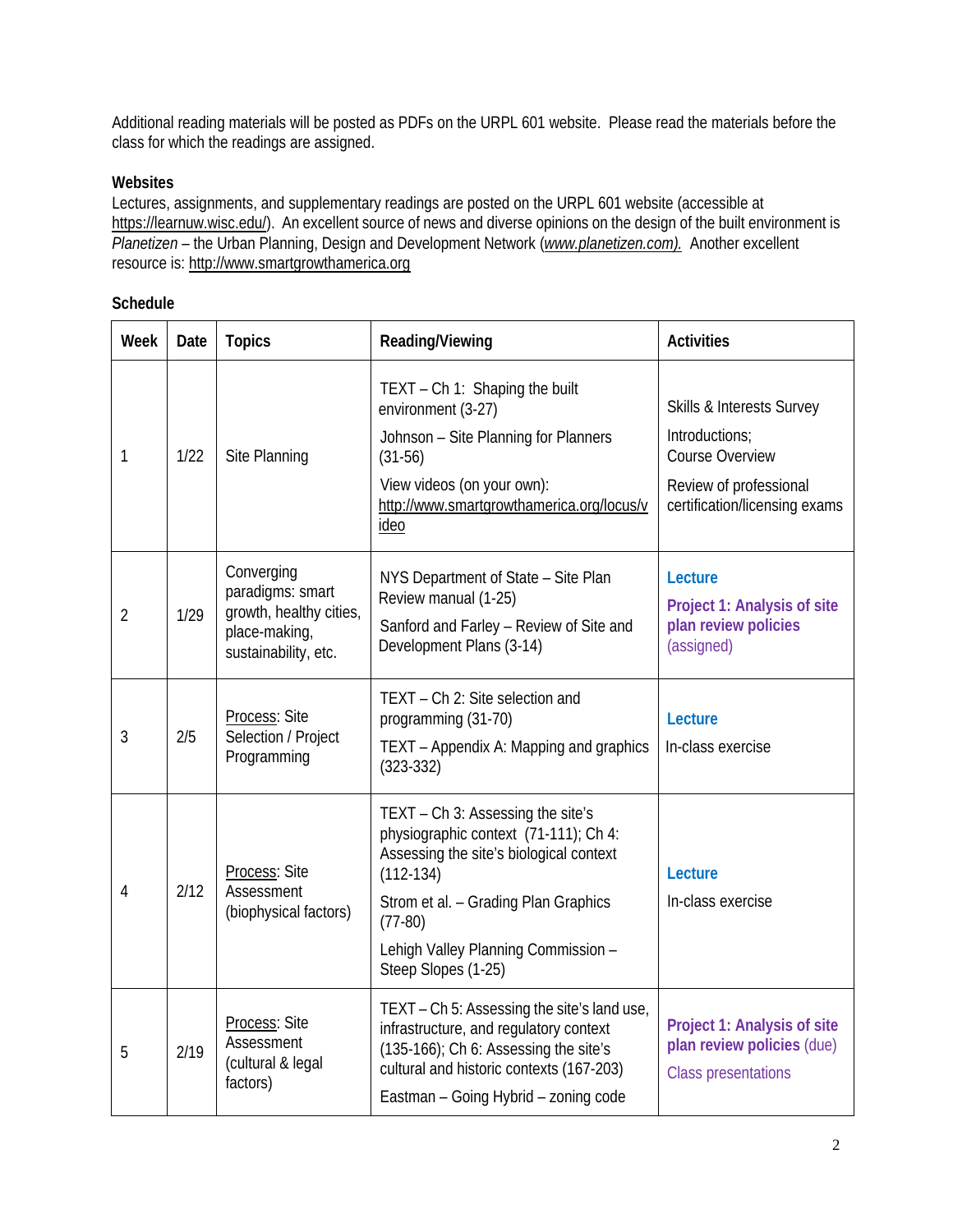|    |      |                                                                                           | $(25-31)$                                                                                                                                                                                                                                                                                                                                                         |                                                                               |
|----|------|-------------------------------------------------------------------------------------------|-------------------------------------------------------------------------------------------------------------------------------------------------------------------------------------------------------------------------------------------------------------------------------------------------------------------------------------------------------------------|-------------------------------------------------------------------------------|
| 6  | 2/26 | Process: Site<br>Analysis / Conceptual<br>Design                                          | TEXT - Ch 7: Integration, synthesis, and<br>analysis (204-244)<br>SEWRPC - Principles of Good Design<br>$(45-72)$<br>MAPC - Low-Impact Site Design (4 pp.)<br>Sanford and Farley - Traffic (127-146);<br>Municipal services (147-160); Cultural<br>Resources (179-187)<br>Wyckoff - Checklist for Site Plan Review<br>$(60-68)$                                   | Lecture<br>Project #2: Site plan<br>review(assigned)                          |
| 7  | 3/5  | Process: Design<br>Development (site<br>issues) / Design<br>review (impact<br>assessment) | TEXT - Ch 8: Conceptual site design<br>$(247-277)$<br>Pollock - The Red Penciler's Guide to Site<br>Plan Review (22-25)<br>Sanford and Farley - Aesthetics (161-177)<br>Wyckoff - Techniques for Getting Better<br>Site Design (32-39); Fencing, Screening,<br>Buffering, Landscaping (53-59)<br>NEMO - Reviewing Site Plans for<br>Stormwater Management (4 pp.) | Lecture                                                                       |
| 8  | 3/12 | Process: Design<br>Development<br>(building siting,<br>design, & density)                 | TEXT - Ch 9: Design development<br>$(278-322)$<br>National Mainstreet Center - Keeping up<br>Appearances / The Main Street<br>Architectural Tradition (17 pp.)<br>D.C. - Attractive Architecture & Design<br>$(33-36)$                                                                                                                                            | Project 2: Site plan<br>review(due)<br><b>Class presentations</b>             |
| 9  | 3/19 |                                                                                           | <b>SPRING BREAK</b>                                                                                                                                                                                                                                                                                                                                               |                                                                               |
| 10 | 3/26 | Transit-oriented infill<br>& redevelopment                                                | Center for Transit-Oriented Development -<br>Performance-Based Transit-Oriented<br>Development Typology Guidebook (13 pp.)<br>Campoli - Made for Walking (13-22)                                                                                                                                                                                                  | Lecture<br>Project 3: Vibrant center<br>redevelopment scenarios<br>(assigned) |